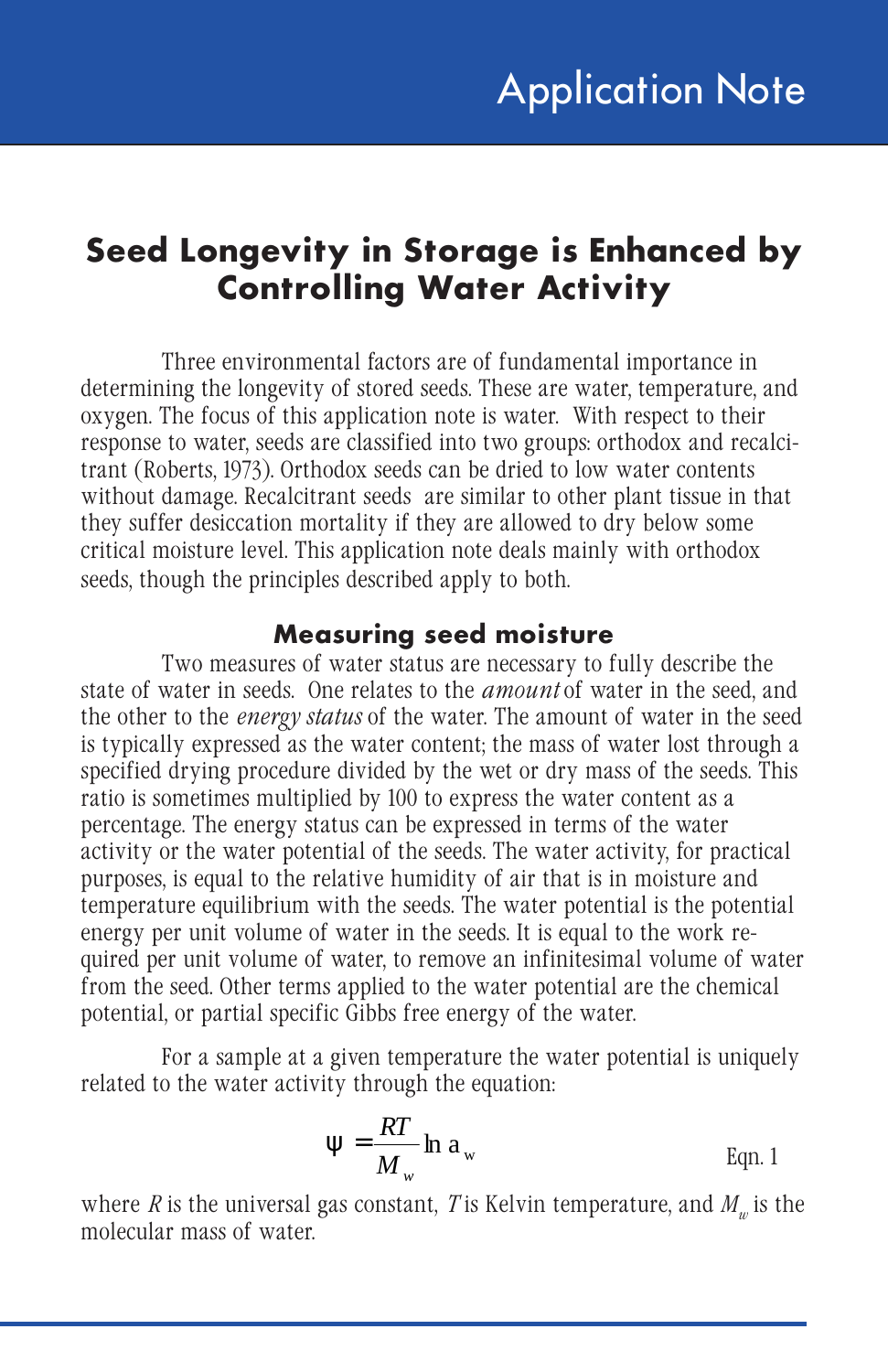# **DECAGON**

Water activity and water potential are measured by equilibrating a seed sample in a sealed chamber and measuring the relative humidity of the head space. The water activity is equal to the relative humidity (corrected for any temperature difference between the sensor and the sample), and the water potential is computed from eq. 1. Decagon's AquaLab Series 3 water activity meter is ideally suited for making this measurement. It equilibrates approximately 5 grams of material in a sample chamber and determines the water activity from the dew point temperature of the air in equilibrium with the sample. The sample temperature is measured using an infrared thermometer, and used to correct the readings for temperature differences. The measurement takes about five minutes.

#### **The Isotherm**

As the water content of seeds changes, so does the water activity. For a particular seed sample, with a given wetting history, there exists a unique relationship between water content and water activity called the isotherm (Roberts and Ellis, 1989). If one has the isotherm for a particular sample, it doesn't matter whether water content or water activity is measured, since the isotherm allows the other to be inferred. If no isotherm is available, then one needs to determine which of the two variables best represents the process of interest and measure that variable because the isotherm for each species is unique and there is no general relationship which will allow conversion from one to the other.

Table 1 shows data for rape (an oily seed) and wheat (a non-oily seed). As can be seen, rape has a much lower water content than barley at all of the water activities shown. The table also shows the corresponding water potentials. Clearly, isotherms differ substantially from species to species. They can also differ from cultivar to cultivar, depend on the environment in which the seed was produced, and the temperature of isotherm measurement. Extensive tables relating water activity (equilibrium relative humidity) and water content of seeds are given in Roberts (1972).

## **Which measure is best for predicting seed longevity?**

Water content has long been used to describe the effect of moisture on seed viability, and recommendations for seed storage conditions for maximum longevity are often given in terms of water content. The relationships differ for each species, however, and must be determined for each. Roberts and Ellis (1989) have shown that a logarithmic relationship exists between longevity and seed water content, but the relationship differs for each species.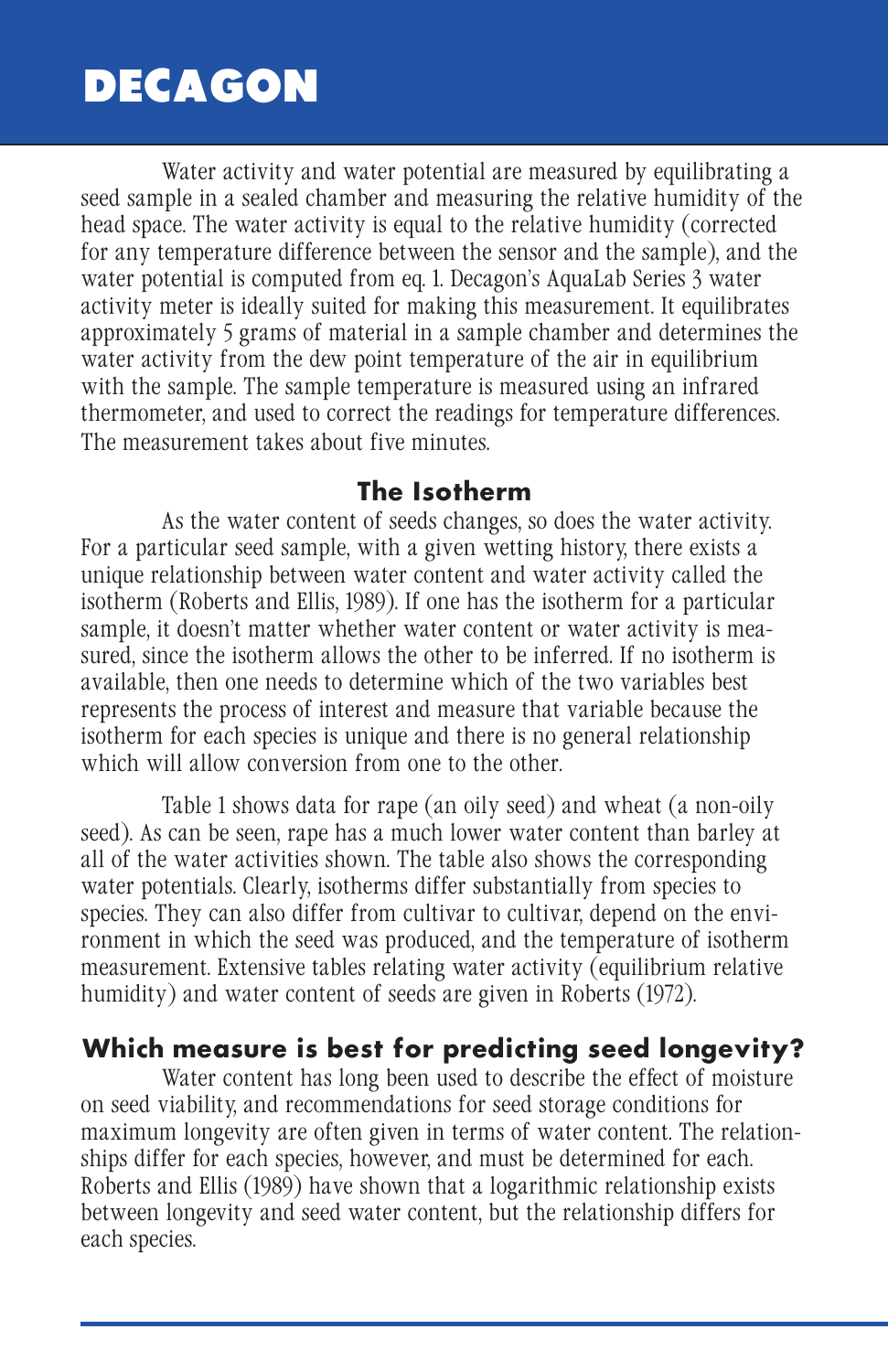| Water<br>Activity | Water<br>Potential<br>(MPa) | Rape<br>Water Content<br>(g/g) | Wheat<br>Water Content<br>(g/g) |  |
|-------------------|-----------------------------|--------------------------------|---------------------------------|--|
| 0.10              | $-314$                      | 0.031                          | 0.060                           |  |
| 0.20              | $-219$                      | 0.039                          | 0.080                           |  |
| 0.30              | $-164$                      | 0.045                          | 0.093                           |  |
| 0.40              | -125                        | 0.052                          | 0.106                           |  |
| 0.50              | $-94.4$                     | 0.060                          | 0.120                           |  |
| 0.60              | $-69.6$                     | 0.069                          | 0.132                           |  |
| 0.70              | $-48.6$                     | 0.080                          | 0.147                           |  |
| 0.80              | $-30.4$                     | 0.093                          | 0.163                           |  |
| 0.90              | $-14.3$                     | 0.121                          | 0.215                           |  |

| Table 1. Water activity, water potential (eq. 1), and water contents     |
|--------------------------------------------------------------------------|
| of rape ( <i>Brassica napus</i> ) and wheat ( <i>Triticum vulgare</i> ). |

Water content data are from Roberts (1972).

On the other hand, Roberts and Ellis (1989) show that the relationship between water activity and longevity is linear and similar from species to species. This is to be expected since the water activity measures the availability of the water to participate in chemical and physical processes. The use of water activity to describe seed water status therefore has enormous advantage over the use of water content. It eliminates specific testing of each seed lot and provides a general and simple (linear) relationship between viability and seed water status.

### **Water activity for maximum longevity**

Roberts and Ellis (1989) state that the rate of loss of viability in orthodox seeds increases with increasing water potential between water potentials of -350 MPa and -14 MPa. These values correspond roughly to 0.1 and 0.9  $a_w$  (10% and 90% rh). Below -350 MPa (0.077  $a_w$ ) there is little change in longevity with decreasing moisture. They indicate that this lower limit corresponds to seed water contents ranging from 2 to 6%. Clearly a simple and quick water activity measurement can supply the information needed to know whether seeds are at optimum moisture for storage, while substantial research is required to know what water content would be appropriate.

### **Complications from seed coats**

Water content becomes even less useful as a measure of seed moisture when coatings are applied to seeds. Seed and coatings can have the same water activity but, vastly different water contents. The mass of the coating is often several times the mass of the enclosed seed, and the isotherm for the coating material is entirely different from that of the seed.